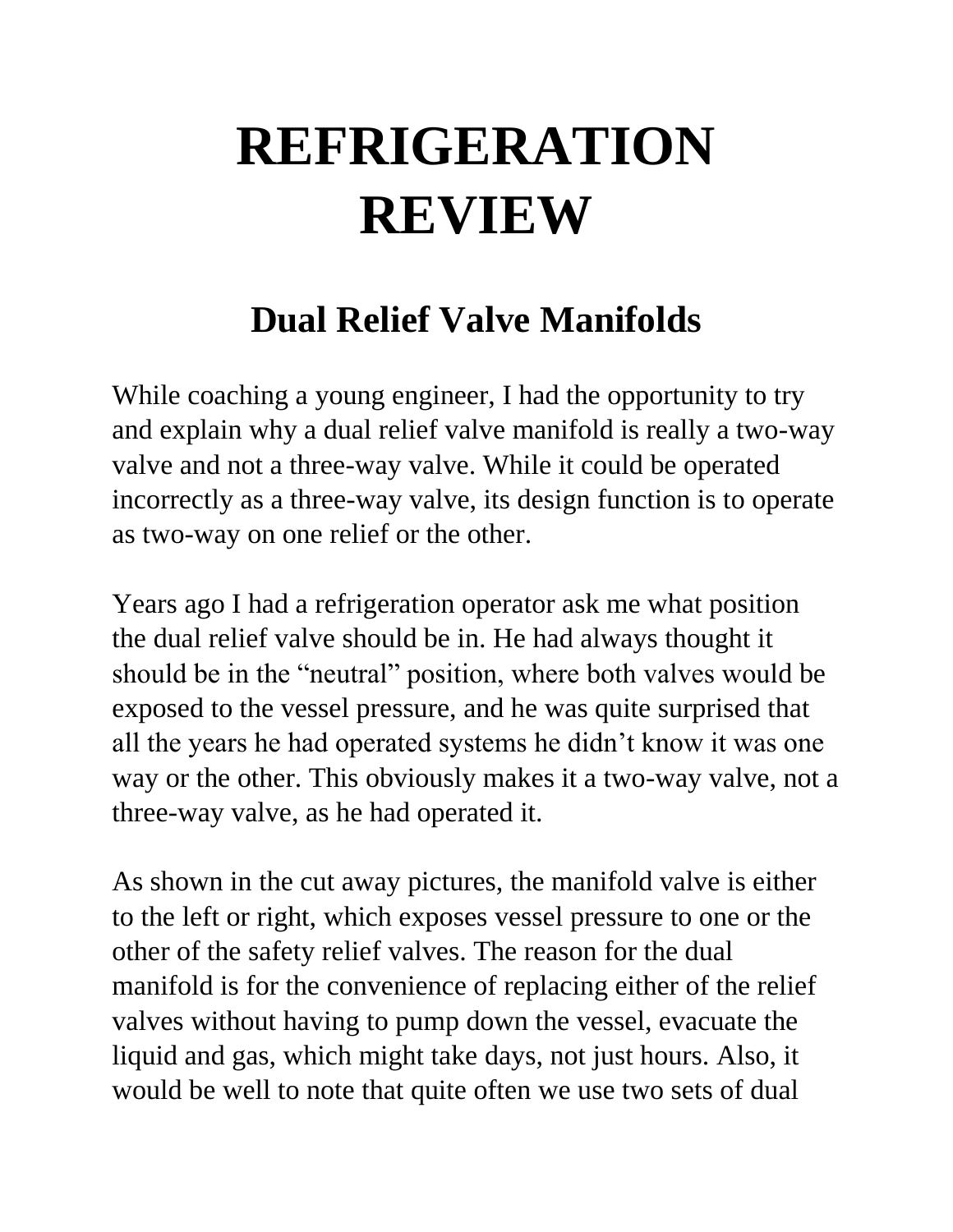manifolds on vessels to standardize the relief valve sizes and make it a lower volume release if a valve should go off.

If one is using a retention tank, with one gallon of water for the matching pounds of ammonia released from the largest relief valve in one hour, this two-set dual manifold set up also permits a smaller retention tank. It would also be well to note that once the pressure has subsided after a relief valve opens, the relief valve will want to close. The general practice is to replace a relief valve once it has opened with a new relief valve, and as has become industry standard, all relief valves should be changed out every five years.

One incident that might help explain vessel pressure and what happens when pressure subsides is an incident that happened years ago with a horizontal receiver. The dual relief valve had been manifolded in such a way that it discharged in the direction, that, if it blew, it would unscrew the entire manifold and relief valve assembly – which it did after a Barber-Coleman condenser fan control device failed, and all the compressors but one cut off on high pressure cutout. That lone compressor was an HDI that kept pumping until the relief valve blew, and the manifold unscrewed and ammonia blew out of the receiver until it had coated itself with frost and ice. This took about 9 minutes, at which time the gas had slowed way down and a man could go over and screw on a valve and stop the release of ammonia.

You think about what the residual pressure would be. Of course, the ammonia would go to near -28°F at 0 psig, and the frost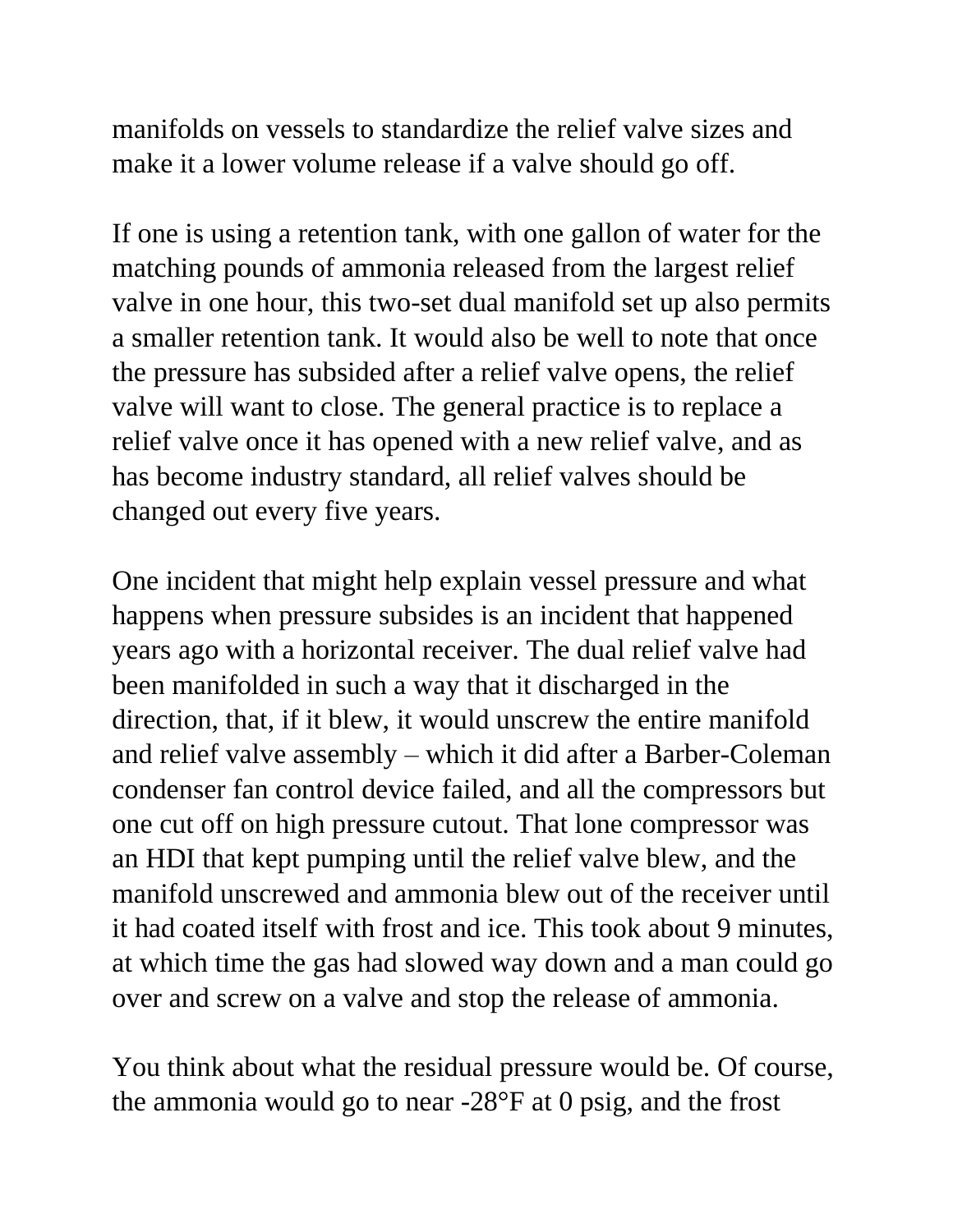would have built up fairly rapidly, and the gas volume would have been greatly diminished. A good exercise one day would be to calculate the theoretical curve of the reduced pressure as a function of the frost and ice buildup on the receiver.

So, hopefully that gives some insight into relief valves, their proper application, and the difference between two-way and three-way operation of a dual relief manifold.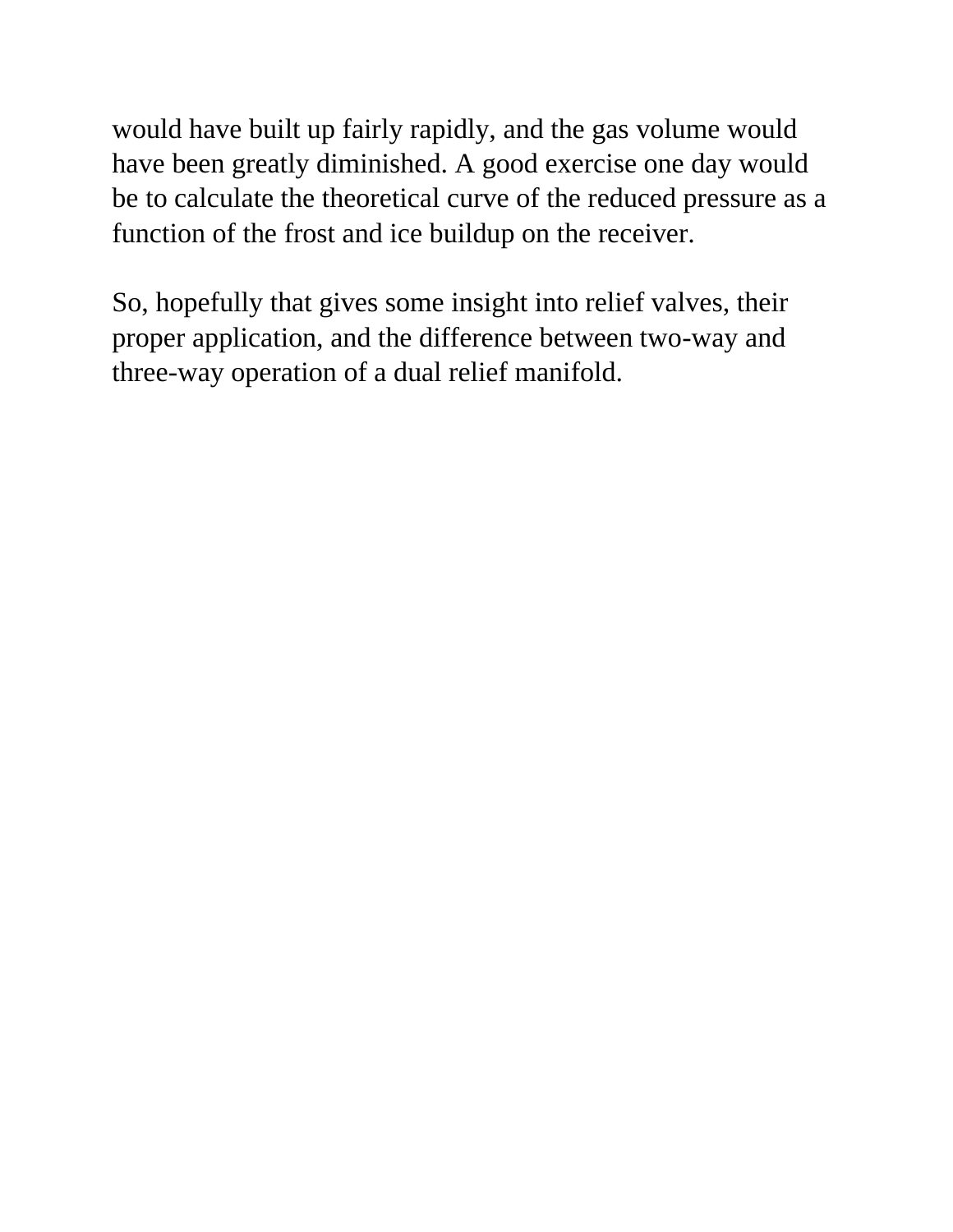

**Dual Relief Manifold in Position 1**